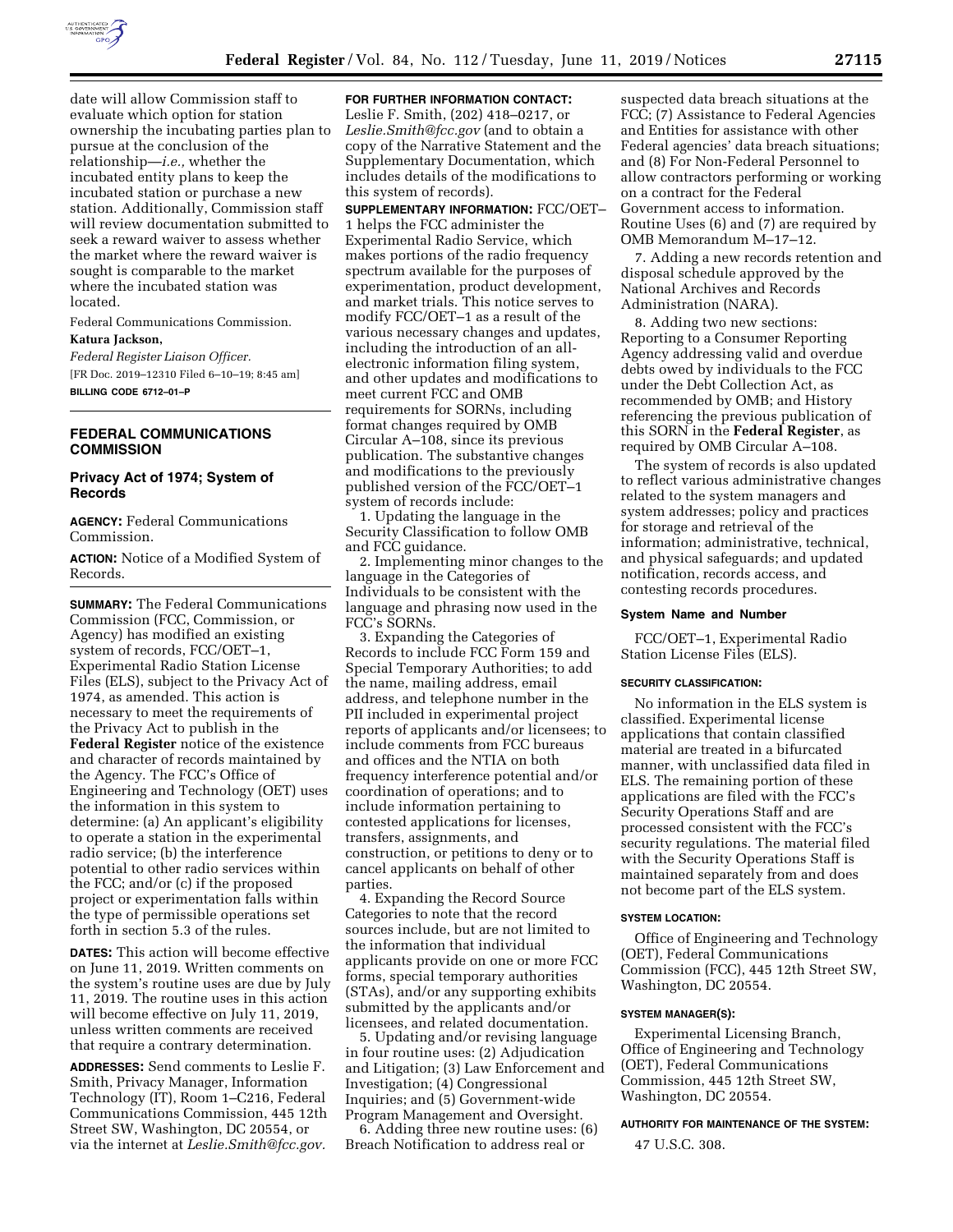### **PURPOSE(S) OF THE SYSTEM:**

The uses for the information in the system include, but are not limited to those uses for which FCC employees may determine:

1. An applicant's eligibility to operate a station in the experimental radio service;

2. The interference potential to other radio services within the Commission; and/or

3. If the proposed project or experimentation falls within the type of permissible operations set forth in section 5.3 of the Commission's rules, 47 CFR 5.3.

## **CATEGORIES OF INDIVDUALS COVERED BY THE SYSTEM:**

The categories of individuals in this system include, but are not limited to, those who have applied for or have been granted a license to operate an experimental radio station under 47 CFR part 5 of the Commission's rules.

# **CATEGORIES OF RECORDS IN THE SYSTEM:**

The categories of records in this system include, but are not limited to:

1. These FCC Forms, any supporting exhibits submitted by the applicant(s), and related documentation:

(a) FCC Form 159 series, Remittance Advice et al. (when paying fees by check);

(b) FCC Form 405, Application for Renewal of Station License;

(c) FCC Form 442, Application for a New or Modified Station;

(d) FCC Form 702, Application for Consent to Assignment of Radio Station Construction Authorization or License;

(e) FCC Form 703, Application for Consent to Transfer Control of

Corporation Holding Station License; (f) Special Temporary Authority (STA) under 47 CFR 5.61 of the

Commission's rules; and (g) Any supporting documentation,

including but not limited to exhibits and other materials submitted by the applicant(s) and/or licensee(s).

2. Personally identifiable information (PII) included in experimental project reports submitted by the applicant(s) and/or licensee(s) as required by 47 CFR part 5 of the Commission's rules, including name, mailing address, email address(es), and telephone number(s).

3. Information included in comments from other FCC bureaus/offices and the NTIA on frequency interference potential and/or coordination of the operation(s).

4. Contested applications for licenses, transfers, assignments, and construction, or petitions to deny or to cancel applicants on behalf of other parties.

5. Comments from other FCC bureaus/ offices on whether the project or experimentation is valid, as well as its possible use in rulemakings.

### **RECORD SOURCE CATEGORIES:**

The sources for the majority of information in this system of records include, but are not limited to the information that individual applicants provide on one or more FCC forms, special temporary authorities (STAs), and/or any supporting exhibits submitted by the applicants and/or licensees, and related documentation. Other information in these records comes from coordination with other FCC bureaus and offices from data that are generated with the OET Spectrum Coordination Branch during the normal processing of the application.

## **ROUTINE USES OF RECORDS MAINTAINED IN THE SYSTEM, INCLUDING CATEGORIES OF USERS AND PURPOSES OF SUCH USES:**

In addition to those disclosures generally permitted under 5 U.S.C. 552a(b) of the Privacy Act, all or a portion of the records or information contained in this system may be disclosed to authorized entities, as is determined to be relevant and necessary, outside the FCC as a routine use pursuant to 5 U.S.C. 552a(b)(3) as follows:

1. Public Access—Information from this system is posted at: *[https://](https://www.fcc.gov/els) [www.fcc.gov/els](https://www.fcc.gov/els)* for public inspection, in response to a request, in connection with new experimentation being conducted and the impact that this experimentation may have on the public. The information will not be disclosed if it is not routinely available for public inspection under 47 CFR 0.457(d)(1)(ii) of the Commission's rules, or if a request that the information be given confidential treatment is pending or have been granted under 47 CFR 0.459.

2. Adjudication and Litigation—To disclose information to the Department of Justice (DOJ), or other administrative body before which the FCC is authorized to appear when: (a) The FCC or any other component thereof; or (b) any employee of the FCC in his or her official capacity; or (c) any employee of the FCC in his or her individual capacity where the DOJ or the FCC have agreed to represent the employee; or (d) the United States is a party to litigation or have an interest in such litigation, and the use of such records by the DOJ or the FCC is deemed by the FCC to be relevant and necessary to the litigation.

3. Law Enforcement and Investigation—To disclose pertinent information to the appropriate Federal, State, or local agency responsible for investigating, prosecuting, enforcing, or implementing a statute, rule, regulation or order, where the FCC becomes aware of an indication of a violation or potential violation of civil or criminal law or regulation.

4. Congressional Inquiries—To provide information to a Congressional office from the record of an individual in response to an inquiry from that Congressional office made at the written request of that individual.

5. Government-wide Program Management and Oversight—To disclose information to the National Archives and Records Administration (NARA) for use in its records management inspections; to the Government Accountability Office (GAO) for oversight purposes; to the Department of Justice (DOJ) to obtain that department's advice regarding disclosure obligations under the Freedom of Information Act (FOIA); or to the Office of Management and Budget (OMB) to obtain that office's advice regarding obligations under the Privacy Act.

6. Breach Notification—To appropriate agencies, entities, and persons when: (a) The Commission suspects or has confirmed that there has been a breach of the system of records; (b) the Commission has determined that as a result of the suspected or confirmed breach there is a risk of harm to individuals, the Commission (including its information systems, programs, and operations), the Federal Government, or national security; and (c) the disclosure made to such agencies, entities, and persons is reasonably necessary to assist in connection with the Commission's efforts to respond to the suspected or confirmed breach or to prevent, minimize, or remedy such harm.

7. Assistance to Federal Agencies and Entities—To another Federal agency or Federal entity, when the Commission determines that information from this system is reasonably necessary to assist the recipient agency or entity in: (a) Responding to a suspected or confirmed breach or (b) preventing, minimizing, or remedying the risk of harm to individuals, the recipient agency or entity (including its information systems, program, and operations), the Federal Government, or national security, resulting from a suspected or confirmed breach.

8. For Non-Federal Personnel—To disclose information to contractors performing or working on a contract for OET that provides services for the Federal Government who may require access to this system of records.